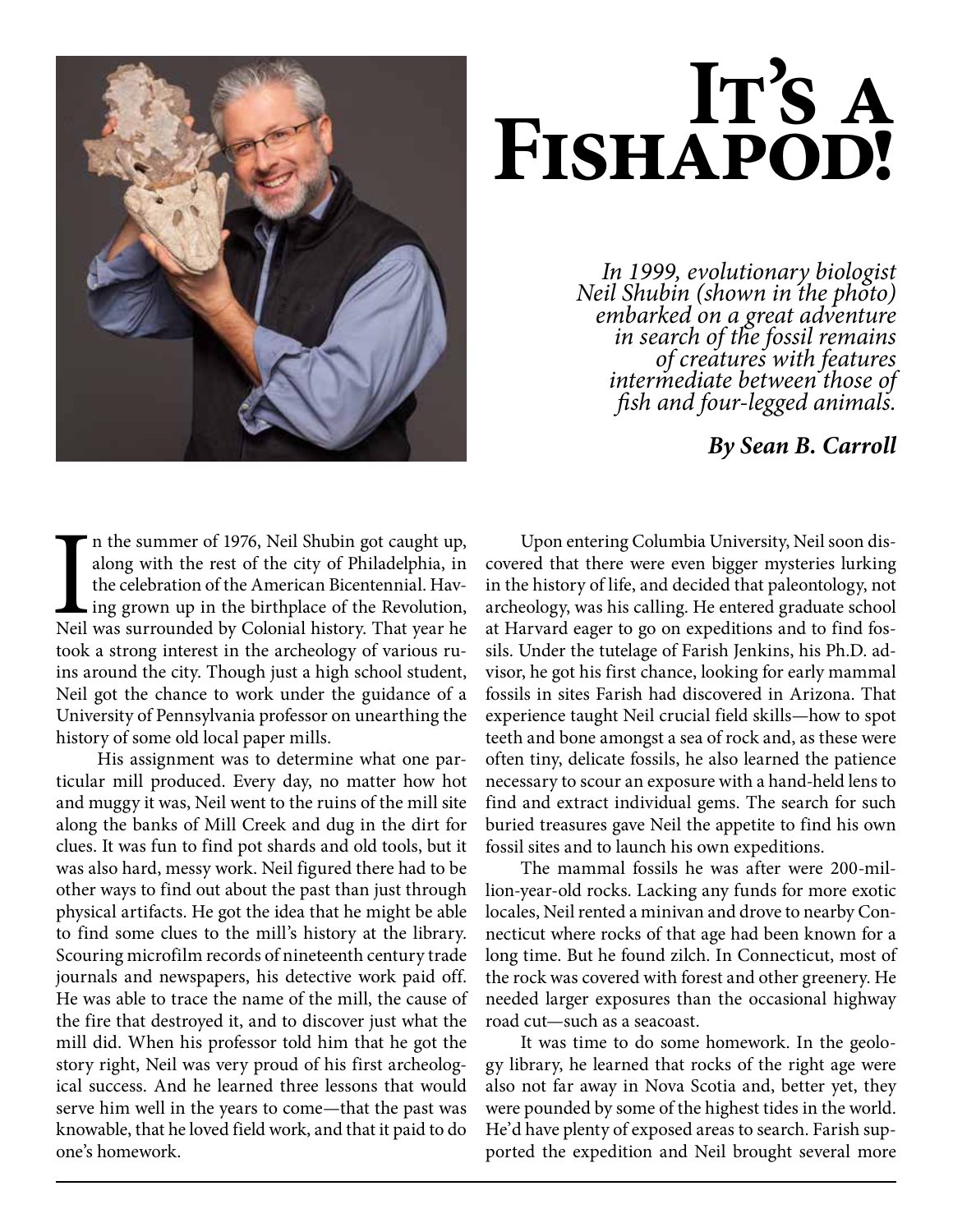experienced hands to explore the seacoast in the Bay of Fundy. They found a lot of fossils, including a tiny jaw with unusual teeth that had characteristics of those of both reptiles and mammals. It belonged to a creature called a tritheledont, a transitional fossil between reptiles and mammals, a great find. The next year, Neil and his colleagues collected three tons of fossil-bearing rock that contained thousands of teeth and bones of these creatures, crocodiles, and lizard-like reptiles.

Tracking the origin of mammals from reptilian ancestors stoked a particular interest in some of the great evolutionary transitions in life's history. A second major milestone, the origin of four-legged vertebrates from fish ancestors, soon moved to the forefront. When Neil joined the University of Pennsylvania as a new assistant professor in the late 1980's, he was determined to uncover some of the missing links among some of our earliest backboned ancestors.

#### **Neil and Ted's Excellent Adventures**

The key period for vertebrates coming onto land is within the late Devonian, specifically from about 385 to 365 million years ago. Prior to this time, vertebrates were represented only by fish. By the end of the Devonian ( land is within the late Devonian, specifically from about 385 to 365 million years ago. Prior to this time, vertebrates were represented only years ago), life on land was changing in dramatic waysvertebrates had evolved limbs and started to walk, and insects and spiders had also entered terrestrial habitats.

In the vertebrate fossil record, a few key fossils mark some of the stages of the fin-to-limb transition and the origin of four-legged vertebrates (tetrapods). For example, fish such as *Eusthenopteron* and *Panderichthys* are known from about 385 to 380 million years ago and show in their fins some of the same basic bone structures, the presence of one upper "arm" bone and two "forearm" bones, as those found in tetrapod limbs (Figure 1). But these ancient fish do not have the equivalent of wrists or fingers. By roughly 365 million years ago, the full suite of tetrapod limb characteristics is present in animals such as *Acanthostega* (Figure 1). Discovered on the east coast of Greenland, one of the most surprising features of this animal are the eight digits on its hands (and at least that many on its feet), which reveal that the early condition in tetrapods was the possession of more than the five digits common to all recent forms.

But as great a fossil as *Acanthostega* is, at the time Neil began his studies, there was quite a gap between its fully formed limbs and the fins of earlier fish. That was the gap that Neil, and his new graduate student Ted Daeschler, aimed to close.

Fortunately for Neil and Ted, the commonwealth of Pennsylvania sits on a lot of Devonian rock. Three hundred and eighty million years ago, the Acadia



#### *Figure 1. The origin of tetrapods and limbs*

*A few of the better known fossils are shown that connect the evolution of fish to the origin of tetrapods. There is a substantial gap in body and limb form, and time, between animals such as* Panderichthys *and* Acanthostega*. Drawing by Leanne Olds, redrawn from P.E. Ahlberg and J.A. Clark (2006)* Nature *440:747–749 and N.A. Shubin, E.B. Daeschler, and F.A. Jenkins, Jr. (2006)* Nature *440:764–771.*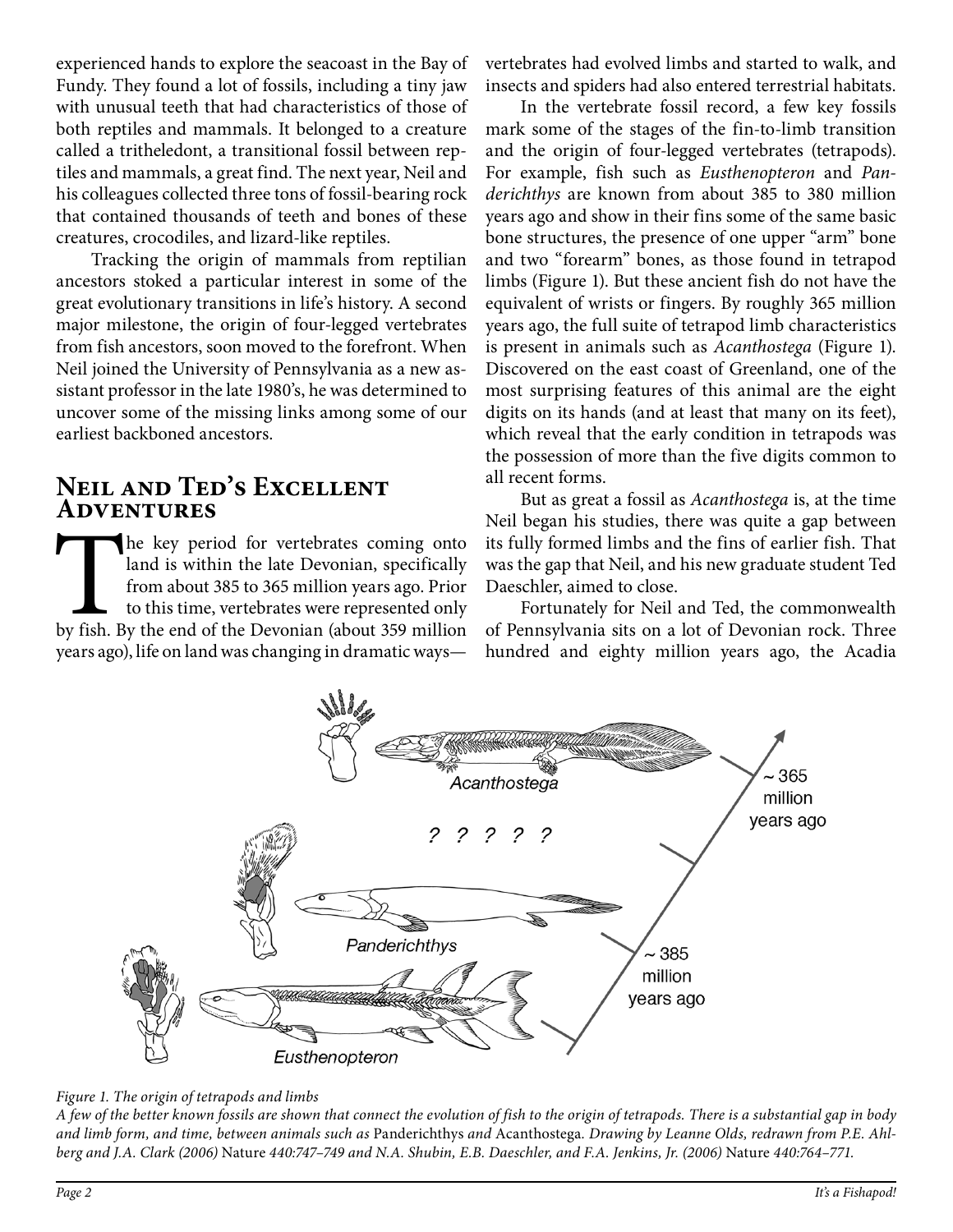mountain range was drained by a series of meandering rivers that emptied into the inland Catskill Sea. The resulting Catskill Delta now lies in the present-day Appalachians, with ancient floodplain deposits extending from southeastern New York through Pennsylvania, Maryland, and West Virginia. So, luckily, Neil and Ted would not have to go far to go prospecting. But, just as in Connecticut years earlier, the rock is largely covered with greenery and urban development, and there is no seacoast. The best they could do was to scout highway road cuts, which at least had the advantages of being easily accessible and very inexpensive field trips.

For several years over the first half of the 1990's, Neil and Ted embarked on a series of roadside adventures. On State Route 120, they found a newly blasted exposure of late Devonian rock called Red Hill. They first found a few fish scales there and then, while Neil was off in Greenland on another expedition, Ted returned to the site and found the shoulder of a tetrapod—the first late Devonian tetrapod discovered outside of Greenland. Comprising about 75 vertical feet of rock formed from about 400 thousand years of Devonian deposits, the hill was loaded with fossils. With such easy access, Neil and Ted could haul anything back to the lab at Penn for closer inspection.

Route 15 provided another bonanza. Combing through some freshly blasted boulders, Neil and Ted carted a few big hunks back for further analysis. They spotted a large fish fin poking out of one boulder, but it was not the sort of fin they usually found. This one had bones inside. A month's worth of preparation revealed a fin with one bone attaching to the shoulder, two bones attached to it, and eight rods extending out from the fin. Those eight rods looked like they could be forerunners of digits, the eight digits that appeared in animals like *Acanthostega*.

Their "fish with fingers" and three different tetrapods gathered from road cuts were valuable new fossils, and a great bounty for a few years effort but, alas, they weren't filling that fish-tetrapod gap. Since tetrapods and various fish co-existed at Red Hill, it became clear that the rocks were too recent (Red Hill was 361–362 million years old). The key transition had already taken place some time earlier.

If they were to find transitional fossils, they had to look at a bit older rocks. They had learned what the right kinds of rocks were from Red Hill and other road cuts. Fossils were best preserved in deposits at the margins or overbanks of ancient streams that were part of delta systems. But where in the world might they find such rocks that others had not already explored? They

considered China, South America, and Alaska, but the prospects did not look encouraging. Then one day, in the course of settling an entirely unrelated geological squabble, they opened an old undergraduate geology textbook and happened upon a map showing several late Devonian deposits in North America. It showed East Greenland—but Neil and many others had been there and done that. It showed the Catskill Formation, where they had now toiled for years. And it showed the Canadian Arctic Islands—a vast and paleontology-wise virgin territory.

Excited, they went off to discuss a possible expedition over lunch at their favorite Chinese restaurant. After eating his Kung Pao chicken, Neil opened his fortune cookie and read:

"You will soon be at the top of the world."

## **A Treasure Map**

I f Neil was to find his fortune at the top of the world, he and Ted would need to do their homework. The first order of business was to find a damn good map. The Arctic Islands encompass an area over 75,000 square miles a f Neil was to find his fortune at the top of the world, he and Ted would need to do their homework. The first order of business was to find a damn good map. The Arctic Islands encompass an area over ited islands in one of the most remote parts of the planet. That is a lot of territory to cover and, because of the extreme climate, they would have a very short window of time to scout and to decide where to dig. They needed to narrow their search somehow.

Fortunately, many of the remote places of the world are of interest to more than just a small tribe of paleontologists. For many decades, the major oil and gas companies and various governments have surveyed them for prospective natural resources. And, fortunately for Neil and Ted, the Geological Survey of Canada and a host of major oil companies had sponsored an extensive survey of the Arctic Islands. They found their treasure map published in the *Bulletin of Canadian Petroleum Geology*, cleverly disguised under the title "The Middle-Upper Devonian Clastic Wedge of the Franklinian Geosyncline."

Weighing in at 154 pages, the paper by Ashton Embry and J. Edward Klovan was the fruit of four years of work in the early 1970's mapping out the geological formations of the various islands. For two months each summer between late June and late August, the only months during which field work was possible, and constantly hampered by fog, snow, rain, and high winds, Embry and Klovan made their way across the Canadian Arctic by helicopter and light airplane, taking measurements and samples at every step.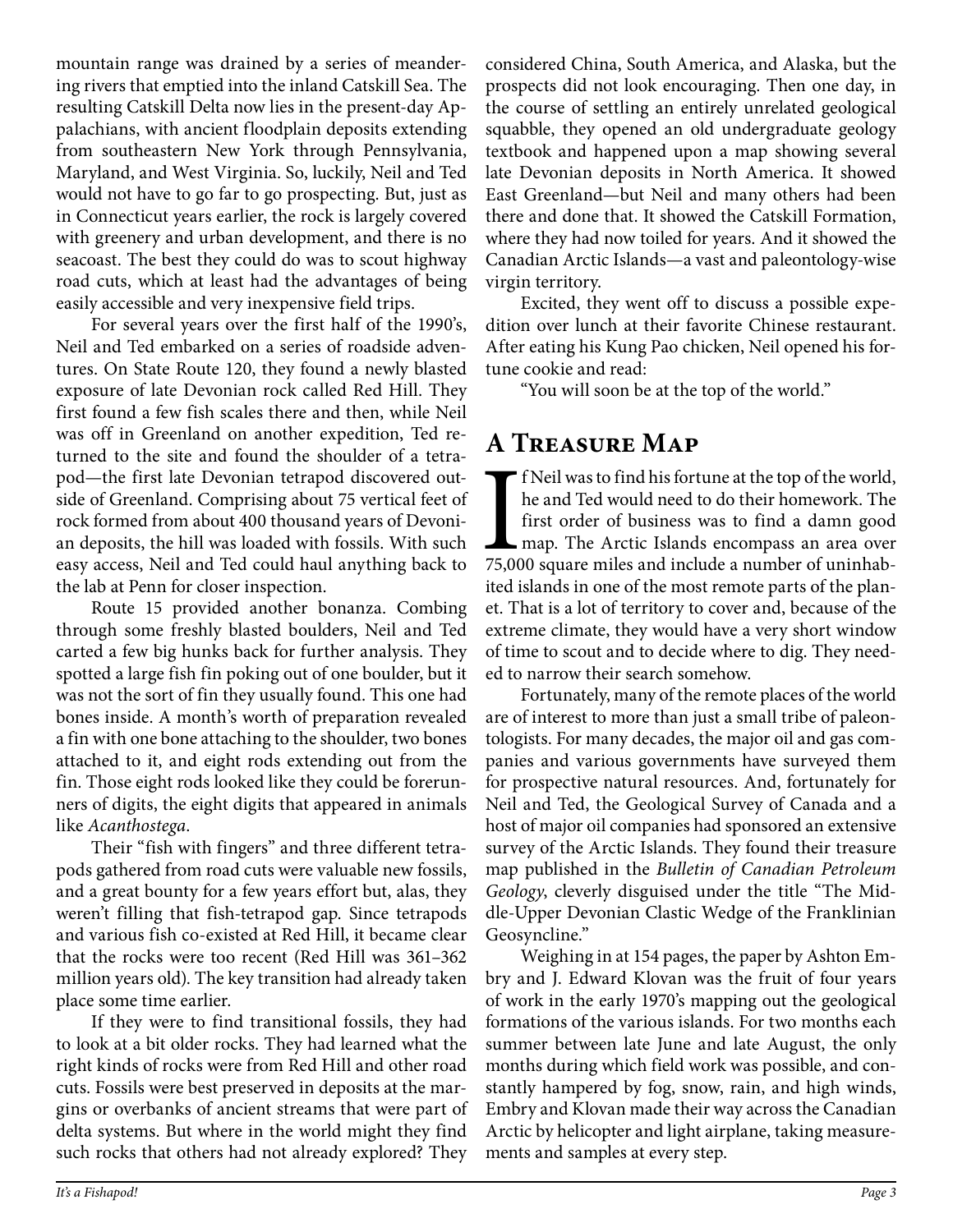Neil and Ted followed Embry's tracks by combing their way through page after page of the descriptions of the geology of the various rock formations exposed on the islands, looking for hints of where to go. And then, buried deep in the paper in the discussion of the so-called "Fram Formation" which ran across southern Ellesmere Island, they hit the sentences that had them ready to pack their bags:

"the … fossil content of the Fram Fn [Formation] suggest a meandering-stream environment of deposition. Sandstone units are interpreted to be point-bar and channel-fill deposits, whereas the shale siltstone units are of overbank origin.

"*The Fram Fn is similar to the Catskill Fn of Pennsylvania* [italics added]…"

Embry and Klovan thoughtfully included a representative photo of these deposits (see Figure 6, left).

But this terrain was even better than the Catskills, for in this part of the world there was virtually no vegetation covering the rocks. They had endless exposures they could survey.

So the Fram formation was their target, but the next question was how to get there? They figured the best way to find out was to track down Ashton Embry, some 23 years after his survey.

Neil and Ted flew to Calgary to meet with Embry's team of savvy veterans who had been traveling throughout the Arctic every summer. They explained their Catskill work and presented their ideas for exploring the Arctic.

"Great idea. You are going to find what you are looking for," Embry assured them.

The Canadians' expertise in geology and logistics was priceless. Getting around the islands was complex. There were very few settlements or airfields. The distances involved were beyond the normal range of helicopters and required a system of fuel depots that enabled helicopters to island-hop.

Beyond these logistics, there were the matters of funding and planning the expedition. They soon received a generous commitment from an anonymous donor that would cover all of their costs. With respect to planning, Neil's former advisor, Farish Jenkins, had extensive experience in organizing field studies in Greenland, so Neil invited him aboard as a partner and Farish readily accepted. The expedition would then consist of three academic generations: Farish, Neil's thesis advisor; Neil, Ted's thesis advisor; and Ted.

By spring of 1999, plans were well along for a sixweek-long trip that summer. The team was buying supplies and working out the travel logistics. With the certain uncertainty of the weather, every contingency had to be considered. But, at \$2000 per hour for helicopter time, and limited cargo capacity, they had to be very disciplined about the supplies they brought.

There was also the matter of permits. The expedition was headed into Nunavut Territory, which was controlled by the Inuit people, and they required permission from the local Ministry and the Hamlet of Grise Fiord. This settlement of 140, the northernmost village in North America, would be the team's last destination before venturing off into completely uninhabited terrain. Everything was going along as planned, until a second group, the hunters and trappers association, refused to grant a permit out of concern that the team's aircraft would disturb the wildlife. It was a big setback, but the team was determined to go to the Arctic. They shifted their plans away from Ellesmere Island to Melville Island in the west (Figure 2).

#### **Melville Island**

The staging point for reaching Melville is a small Inuit hamlet on Cornwallis Island called Resolute Bay. With about 200 inhabitants, it serves as an aviation hub and houses a grocery store and three hotels—which as it tur small Inuit hamlet on Cornwallis Island called Resolute Bay. With about 200 inhabitants, it serves as an aviation hub and houses was fortunate for the six-person field team, as they were grounded there by several days of bad weather.

They were also a bit unsettled by small talk with



*Figure 2. The Canadian Arctic Islands*

*The locations of Ellesmere, Melville, and Cornwallis Islands, and the hamlets of Resolute Bay and Grise Fiord are shown. Map by Leanne Olds.*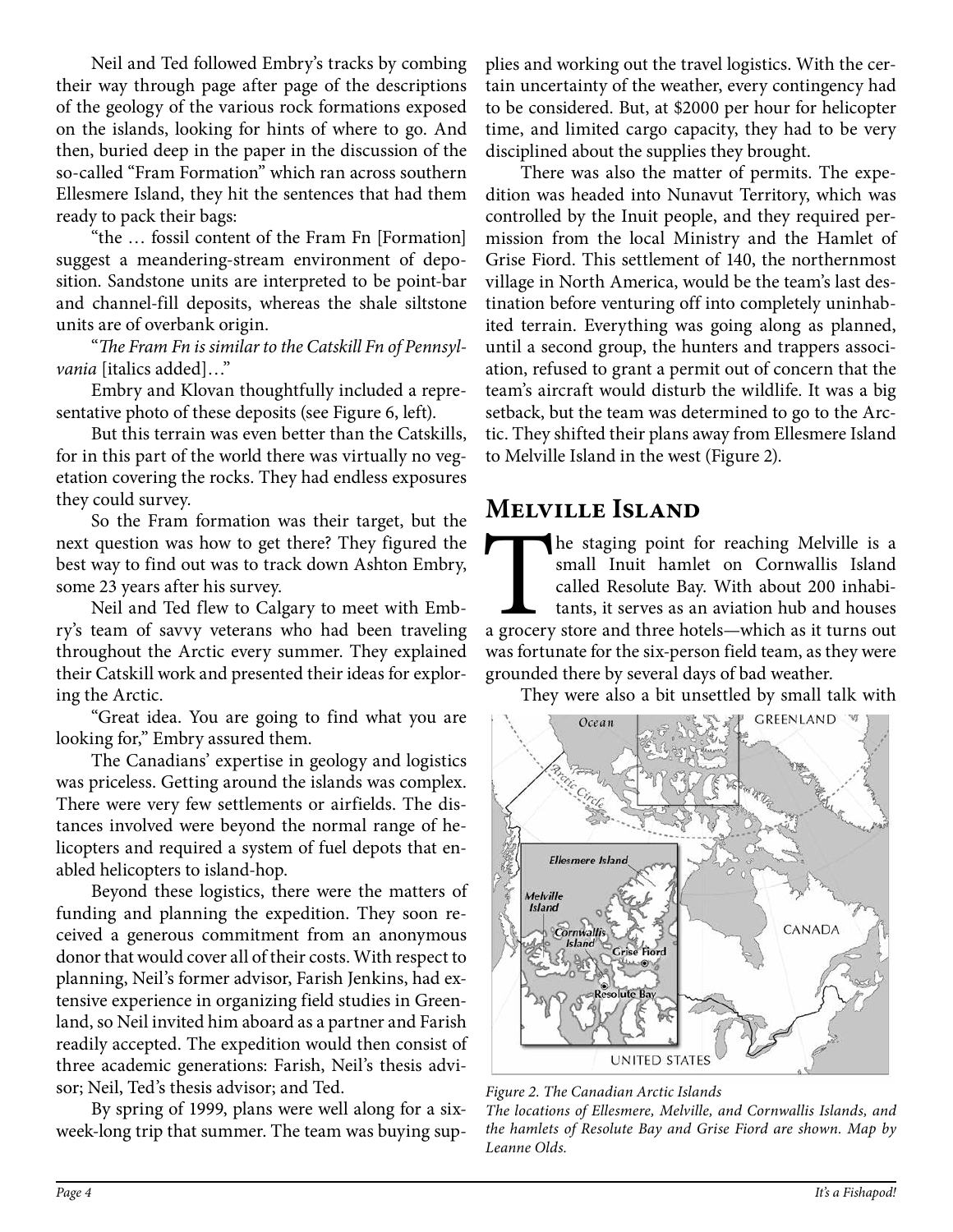the locals. When asked where they were headed, "Melville Island!" was the team's enthusiastic reply.

The natives shot back a look of "Oh, you are not really going there, are you?" They could not think of any good reason to go to such a desolate place. Neil was not encouraged: "It was like saying we were going to Castle Dracula for dinner."

Time was precious and they had to be ready to go at the slightest break in the weather. When the veteran bush pilot finally got them aloft in his twin-engine Otter plane, they were wishing they had waited longer. It was a scary ride. They were enshrouded in fog the whole way, looking for a fog-covered island. The pilot made several passes before plunking the plane down on the tundra. They unloaded all of the gear, the pilot wished them luck, and he was gone.

The first thought on Neil's mind? Survival.

And the first order of business? To load the rifles! This was known polar bear country.

Then they set up the tents and made camp. They would have twenty-four-hour daylight, freezing-cold temperatures, and a lot of wind for the next six weeks. They had to brace the tents with rocks. They also set up a trip-wire system around the tents. Should a polar bear stray into camp, it would trigger an alarm and give everyone a few moments to grab their weapons.

After a long day, they finally settled in for the "night."

Less than an hour later, the alarm went off.

Everyone scurried out of their sleeping bags and appeared, rifles ready. It was a false alarm; the wind blew over one of the poles holding the trip-wires. Still on edge, everyone tried to get back to sleep.

Thirty minutes later, the alarm sounded again.

The same drill, and yet another false alarm. This time a wire came loose.

Twice more the first night the alarm went off. The team leaders said to hell with it and turned the whole system off for good.

Besides worrying about becoming a polar bear's breakfast, Neil had other concerns. Here they were, isolated in a scary, desolate, and very unfamiliar place, for quite a long time. Would they find anything?

The first thing paleontologists want to do in a new location is to scout. They hiked to a hill behind the camp and promptly found some fossil fish scales. Good enough, they had reason to hope.

Their only contact with the outside world was by radio. They set up the antenna so they could make their two pre-arranged calls each day to check in and to let their logistics support team know they were OK and

when they were needed to move to a second camp. They continued to find fossils at the second camp. But it became clear they were looking at deposits of a deep-water marine environment and not the shallow stream beds and overbanks they wanted.

In the fourth week, the weather set in. For thirteen straight days the wind blew at 30–50 miles per hour. They were stuck in their tents. Soon they had read all of their own books and those everyone else had brought along for just such a contingency, from Bill Bryson and Carl Hiassen to Tolstoy. Neil then passed the time perfecting pocket rockets—matchhead-powered aluminum foil missiles that once perfected, and Neil had a lot of time to perfect them, could shoot twenty feet across the tent.

Then it was time to go home. The long expedition was a bust. Morale had slipped. If they were going to come back to the Arctic, they had to get to Ellesmere Island and the heart of the Fram Formation.

#### **Ellesmere**

They got their permits in time for the summer 2000 field season, including the OK from the hunters and trappers. They flew to Grise Fiord at the southern end of Ellesmere and went by helicopter to a section of the Fram For 2000 field season, including the OK from the hunters and trappers. They flew to Grise Fiord at the southern end of Ellesmere and went by by Ashton Embry (Figure 3).



*Photo courtesy of Ted Daeschler/Academy of Natural Sciences at* 

*Figure 3. Ellesmere Island, Sor Fiord The rocky landscape is exposed only briefly during the short summer. In the foreground, expedition members scout for fossils.* 

*Drexel University.*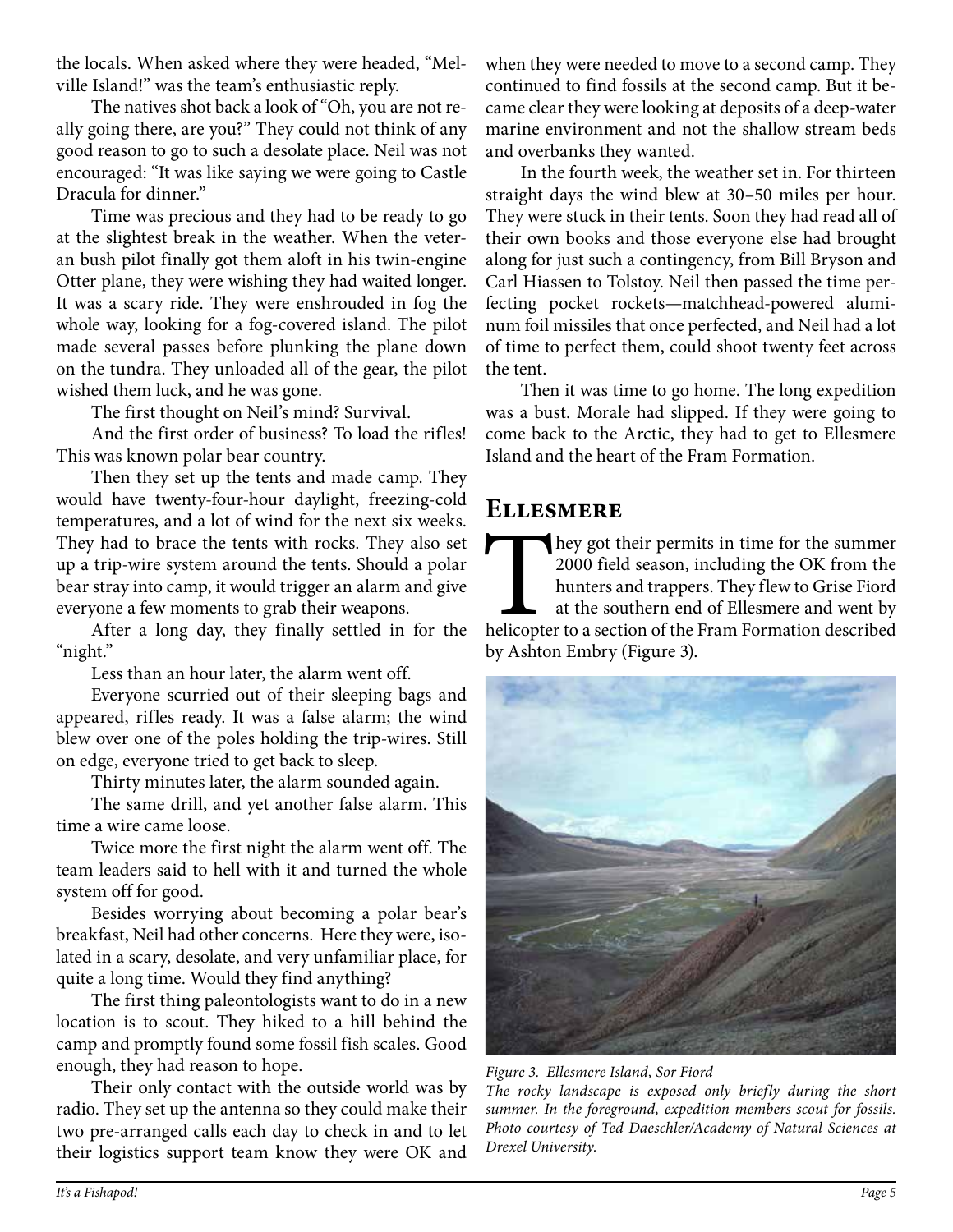The full field crew this year was a team of nine including Neil, Ted, and Farish. It took a lot of supplies to house, feed, and equip a crew so far from even an outpost such as Grise Fiord. Everything had to be helicoptered in and out.

But at the same time, the team leaders could not be too spartan. The twenty-four-hour daylight, all of the walking, the wind and cold, and the hard work would drain the energy of the most enthusiastic fossil prospector. Neil dropped twenty pounds in the course of the season. A few comforts and rituals were necessary to maintain team spirit and physical strength.

For Neil, a nice martini was his reward at the end of the day. So he packed a martini shaker, plastic glasses, and vermouth. But he was pained to find out that at camp, above the Arctic Circle and just 10° of latitude below the North Pole, global warming had destroyed his perfect cocktail—there was no ice! He decided not to call the radio base to ask them to send up some ice and made do.

With lots of field experience between them, the team leaders knew that dinner time was crucial to maintaining morale and camaraderie. While they packed military MREs (meals, ready-to-eat), those were for emergency use. They spent part of the spring dehydrating food in the lab and packing some tasty meals, complete with all sorts of sauces and spices, to perk up "Café Ellesmere." The menu, carefully designed to provide a new set of flavors each day, included pasta in red sauce, risotto, white chili with turkey, shepherd's pie, "Parry Islands" gumbo with crabmeat, Tuscan stew, "Aloo Gobi" curry, and other dishes.

Using just a propane stove and fresh water from a nearby stream, the crew rotated cooking duty. The evening ritual of meal preparation and dinner provided a chance to talk about the day and to plan for the next. After dinner, clean up, and a radio call to base, some card games passed the time until about 9:30, when everyone hit their sleeping bags—in their private individual tents. (With 6 weeks under these conditions, they could not take the risk of roommate problems.)

But sometimes rituals and even dinner had to be put aside. One day late in the field season, one of the undergraduate students on the crew, Jason Downs, did not return to camp by dinnertime. With polar bears in the area, potential bad weather, and the possibility of injury or getting lost, the team was getting worried and preparing to mount a search when Jason finally appeared. Before they could get his story, he started pulling handfuls of fossils out of his pants, jacket, and backpack (Figure 4). He had stumbled upon a trove of fossils only a



*Figure 4. A promising handful of Devonian lungfish tooth plates. These fossil lungfish tooth plates were scooped up off the surface of Ellesmere Island, near where the team decided to dig. Photo courtesy of Ted Daeschler/Academy of Natural Sciences at Drexel University.*

mile from camp and carried back all he could.

With round-the-clock daylight there was no need, nor any patience, to wait until the next day. Forgoing dinner, the crew grabbed some candy and energy bars and headed off to see Jason's site. They crawled all over it, picking up fossils and trying to figure out where and how to excavate it. There was definitely more there than just the teeth and scales they had been finding elsewhere. Digging revealed layers of fossil fish skeletons.

But they weren't in Pennsylvania and they had no pick-up truck or mini-van. The only way to find out what was really there was to encase boulders of fossil-bearing rock in plaster jackets and to airlift them back to Grise Fiord and then to fly them back to the prep labs in Chicago and Pennsylvania for detailed examination. They could only bring back a few large jackets.

When the jackets were opened and the rock carefully removed from the bones, a number of different fish were revealed—lungfish and some other lobefinned fish, and a few placoderms. Unfortunately, all of the fish had been found before in Latvia. The disappointment highlighted yet another risk of undertaking expeditions—even if fossils are found in a new location, the fossils themselves may not be new or informative.

But the team remained upbeat and resolved to try again. They did not have much time at the new quarry they had dug in 2000; in the next field season they would focus on the quarry and prospect some new sites. So they returned to Ellesmere in 2002 and excavated five more jackets.

In the preparation lab that following winter, they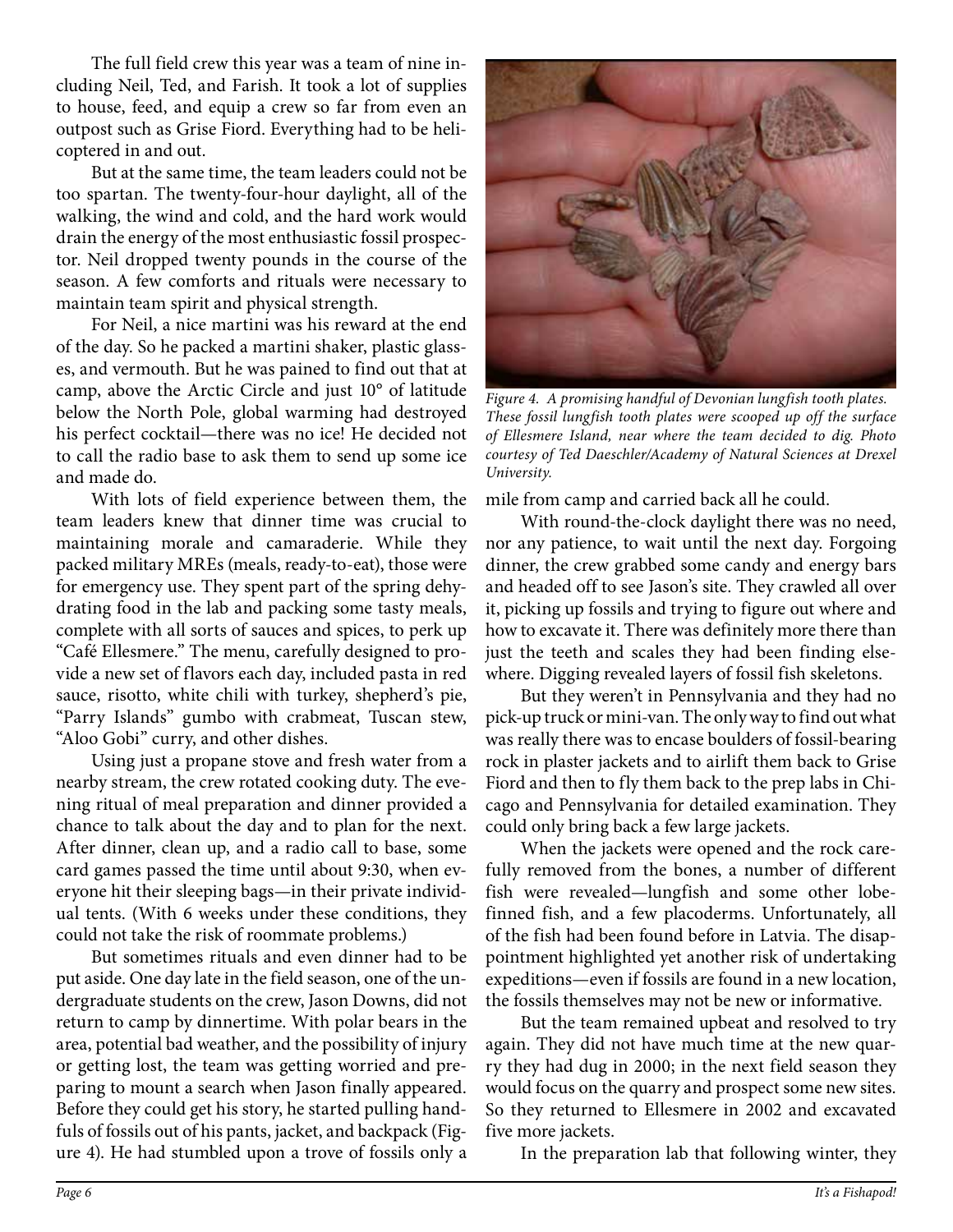uncovered an enigmatic fragment of a snout. They had enough of it to say it was some kind of flat-headed animal, maybe even a tetrapod, but they could not say what it really was. If they were going to find out, they would have to return to the Arctic a fourth time and find more of the animal.

# **Tiktaalik**

The expeditions were expensive and they had little to show for the five years and three expeditions. It cost \$120,000 to return to Ellesmere and the funding was difficult to scrape together. The team eventually gathered su little to show for the five years and three expeditions. It cost \$120,000 to return to Ellesmere and the funding was difficult to scrape the National Geographic Society, the National Science Foundation, the University of Chicago, Harvard, and once again from their steadfast private donor, but they knew they had to find something significant or the plug was going to be pulled. In early July 2004, the three team leaders and three crew members bid adieu to their loved ones and set off for another six weeks of summer in the Arctic.

The first day in camp, the wind was blowing very hard. Neil decided to take his lunch on another slope. Just before he sat down, he noticed that the rock was covered with what first appeared to be bird droppings. But it wasn't guano; the white spots were fish scales and lots of them. Neil probed around and found a piece of a jaw of something that looked like *Panderichthys*. That was encouraging.

The team opened the quarry with renewed vigor. They removed a few feet of protective gravel they had left over the site two years earlier, and each team member started working at different levels along the slope. Neil was working at the bottom of the quarry, in still-frozen sediment. He found another patch of curious-looking scales unlike any he had seen before—and Neil had seen a lot of fish scales. He started working to remove the fossil material and surrounding rock. As he kept digging through the ice he found a set of jaws also unlike any fish jaws he had seen before, perhaps the kind of jaws, he thought, that might connect to a flat head.

The next day, crew member Steve Gatesy was working at the top of the quarry, just six feet above Neil. As he popped out a piece of rock, a snout appeared, looking right at him (Figure 5, left). The animal, whatever it was, had a flat head. Better yet, since it was facing out, there might be more of the skeleton embedded behind more rock. This was definitely a keeper. Steve then carefully removed as much of the surrounding rock so the fossil could be jacketed.

The weather was absolutely dreadful—the team was pounded by rain, sleet, and snow—but they could not have cared less. They were pretty sure that they had something new and kept working and digging. Near the end of the season, Farish found another specimen, the largest of the three thus far. Steve's specimen, Neil's specimen and Farish's find were jacketed in plaster and flown home.

Only so much about a fossil can be figured out in the field. The team was excited, but the moments of truth would be in the prep labs after the jackets were opened and as the rock was carefully removed from the bones, often using dental picks. The preparators, Fred Mullison in Philadelphia and Robert Masek and Tyler



#### *Figure 5.* Tiktaalik *emerges*

*Left, the snout of* Tiktaalik *protrudes from the rock (arrow). Here team members work to remove the surrounding rock so the specimen can be jacketed and shipped for detailed preparation. Right,* Tiktaalik *in full glory. Note the presence of a neck, the eyes on top of the head, and the fins with bones inside. Photos courtesy of Neil Shubin and Ted Daeschler/Academy of Natural Sciences at Drexel University, respectively.*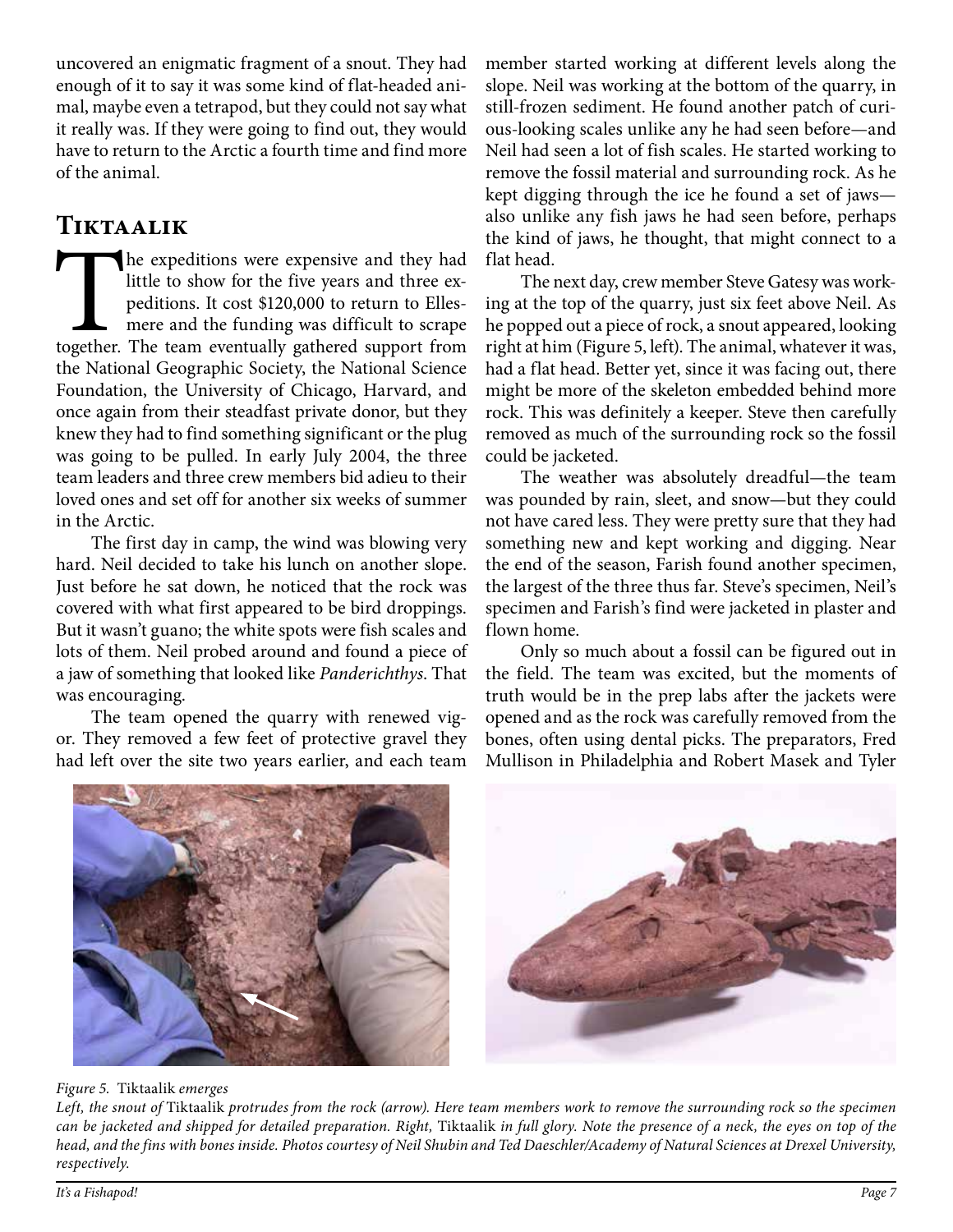Keillor in Chicago, went to work, gradually revealing what lay in each jacket. Photos were sent back and forth between the labs while Neil and Ted spent a couple of hours each day on the phone discussing what they saw. Day by day, week by week, more parts of the creature within the boulders emerged. And after two months of meticulous work, what a creature it was (Figure 5, right).

It had scales on its back, like a fish. But unlike fish that have cone-shaped heads, it had a flat head, like a crocodile. And that head, unlike fish heads which are connected directly to their shoulders, was connected to the trunk by a neck, like those of four-legged animals. It had fins with webbing, but it also had bones inside the fin that correspond to the upper arm, forearm, and, most unexpectedly, it had a wrist bone—something not found in any other fish. Moreover, the fin bones had joints that allowed them, like our limb bones, to move and to flex and extend. This fish could do push-ups.

It was part fish, part tetrapod—a fishapod.

It was exactly the sort of intermediate between water and land-dwelling vertebrates the team had hoped to find, but their quest turned out far better than they could have imagined. They had more specimens, and more complete and exceptionally well-preserved specimens, than they could have reasonably wished for, the largest representing an animal nearly nine feet long. And all of them were found in one location, in rocks of the right age (375 million years old), in exactly the sort of ancient stream environment they had anticipated.

Ashton Embry was right—they would find what they were looking for. But he was even more right than he knew. When the team took photographs of the quarry slope, it dawned on them that they were digging at

the very spot that Embry had photographed 30 years earlier and that they had seen in his paper (Figure 6). It really did pay to do one's homework.

As the discoverers, the team had the right to name the new creature. They decided that it would be most appropriate to give it an Inuit name to reflect its origin from the Nunavut Territory and as a gesture of gratitude to the people who granted them access to their lands. They consulted with the Council of Elders, who suggested two possible names in the Inuktitut language. The team went with *Tiktaalik* (meaning "large freshwater fish") as the genus name and *roseae* as the species name (after their first benefactor).

## **A Star is Born**

T*iktaalik roseae* made its public debut on the cover of the journal *Nature* on April 6, 2006. While the team described their discovery, the animal, and the insights it offered into the origins of tetrapods and limbs in a pair of articles, paleontologists Per Ahlberg and Jennifer Clack offered an enthusiastic accompanying commentary. They immediately drew a comparison to *Archaeopteryx* and ventured that *Tiktaalik* may well become a similar icon of a major evolutionary transition.

The mainstream press was equally if not more taken with the discovery. It was reported "above the fold" on page one of *The New York Times,* and feature stories also ran in *TIME* magazine and on the major TV networks' evening news shows. Arriving in the midst of yet another wave of the long-running creationist battle against evolution, the 375-million-year-old crea-



#### *Figure 6. Déjà vu in the Fram Formation*

*Left, photo by Ashton Embry of Fram Formation rocks on Ellesmere Island taken in July 1974 and published in his survey of Arctic geology. Right, photo of quarry location where* Tiktaalik *was found (team member is standing at the quarry edge) taken in July 2004. They are the same location. Photos courtesy of Ashton Embry and Neil Shubin, respectively.*